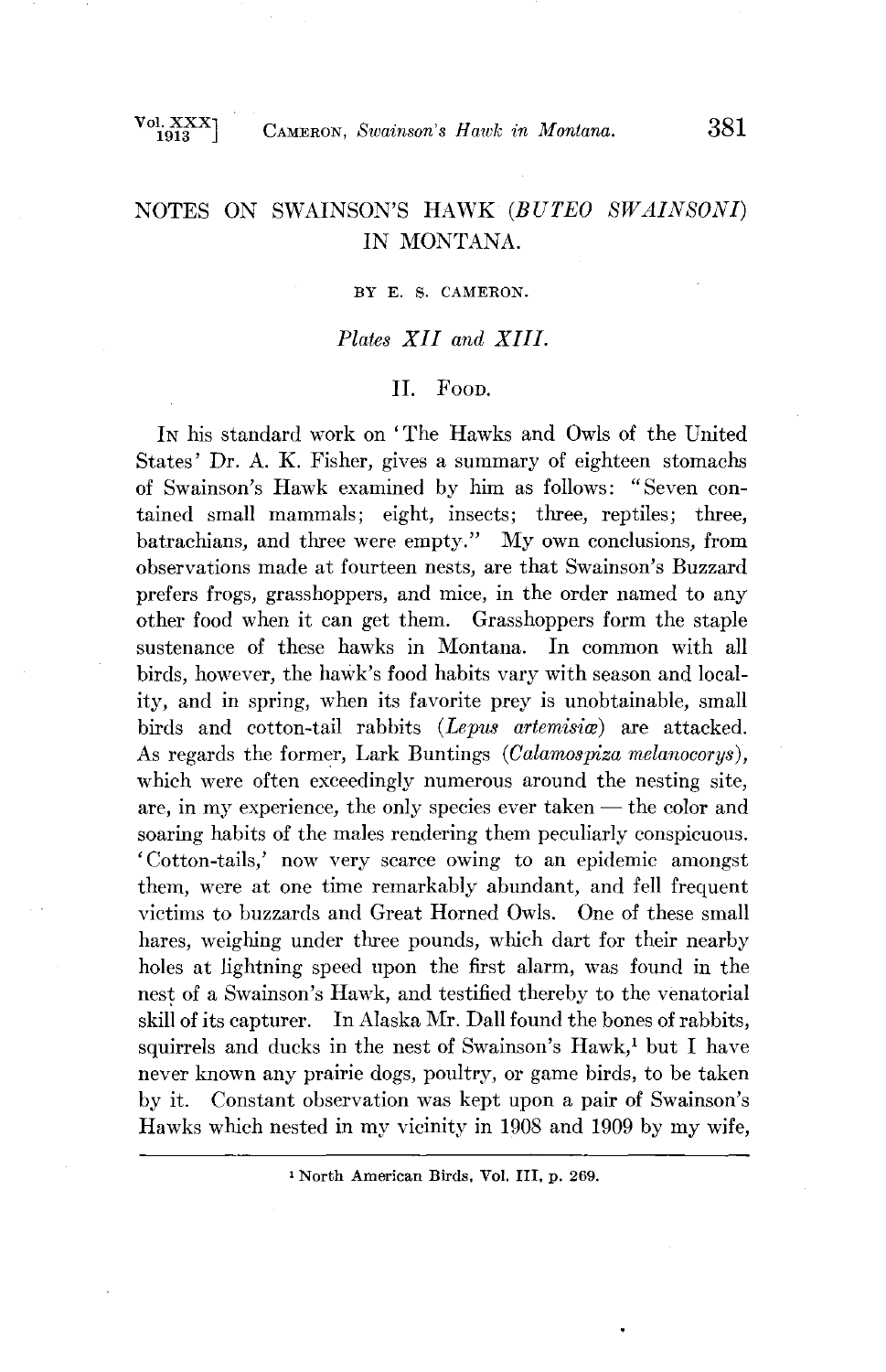THE AUK, VOL. XXX. **PLATE XII.** 



SWAINSON'S HAWK (Buteo swainsoni). **1. Nestlings Three Weeks 01d. 2. Eight Months 01d. 3. One Year 01d.**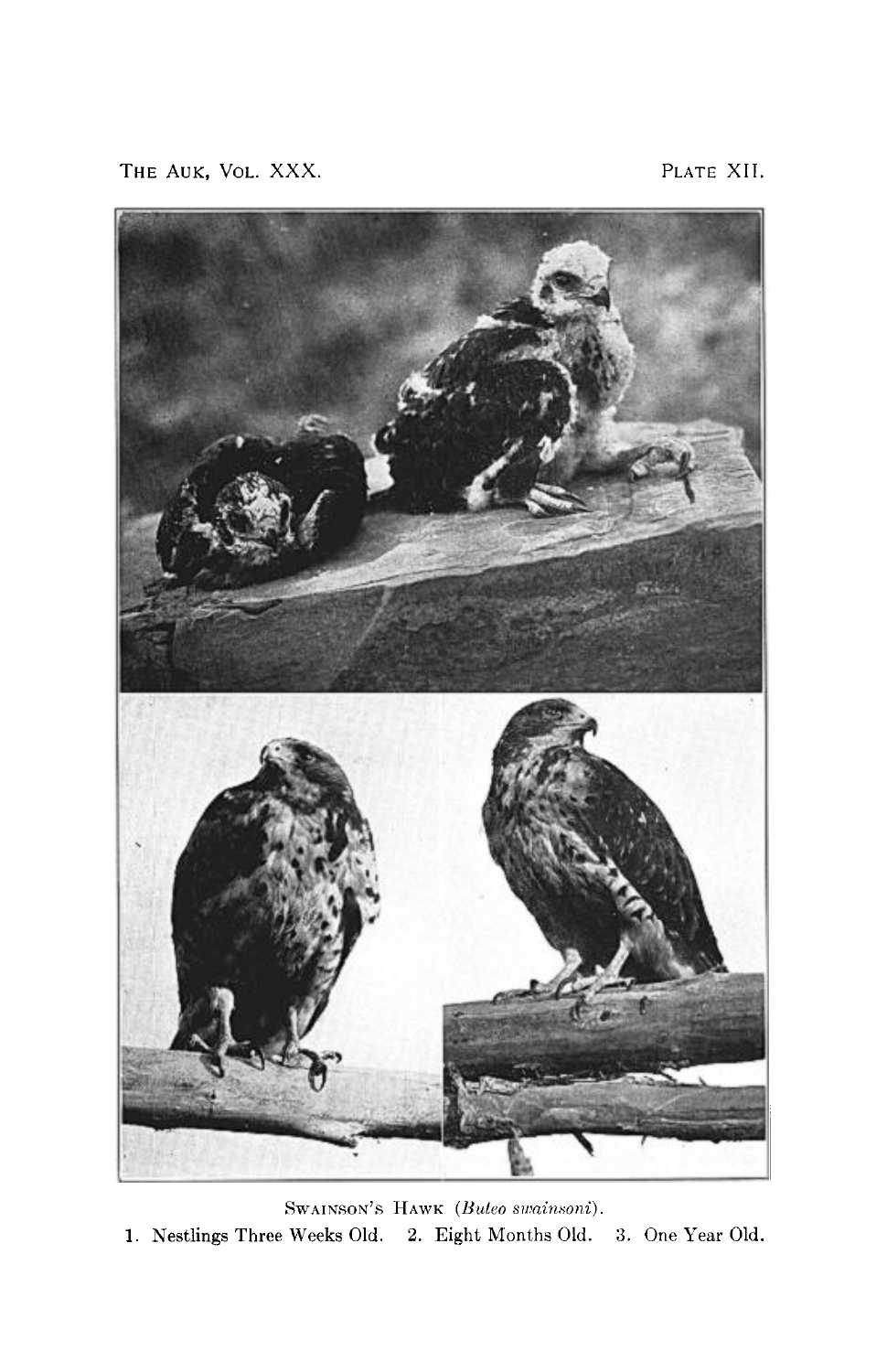**myself, and the herd-boy above mentioned. The young birds were fed chiefly upon grasshoppers with occasional mice, frogs, and**  snakes. Whenever my wife or I visited them their crops were crammed with the first named. The herd-boy, who had the best The herd-boy, who had the best **opportunities for observation, as much of his time was spent near**  the nesting site,—told us that the female continually brought **frogs and occasionally snakes. He once saw her seize on the ground, and bear to the eyrie, a Lark Bunting which she captured by stooping from a height like a falcon. At this nest, during the two years which we observed it, the above was (so far as we knew) the only time that the young hawks were regaled with a feathered prey. Unless I actually saw the parents bring food, I could only infer its nature from the excretions and pellets, as nothing edible**  This was situated upon a creek with **many reed fringed, frog-haunted pools, and it was, therefore, natural that next to grasshoppers the amphibians should be the most frequent prey. The more shy male did not bring food so often as his**  mate (at least when intruders were present), although I once flushed **him off the eggs. Swainson's Hawk is a voracious feeder, and on June 27, 1893.** I shot a female of this species whose stomach con**rained an entire Lark Bunting. Even the unfledged young will swallow mice and frogs whole. Like its great cousin, the Golden Eagle, this hawk is very partial to snakes, but sometimes the snake proves too much for its captor, as in the following instance kindly**  narrated to me (in lit) by Mr. W. R. Felton  $-$  a civil engineer for **the Chicago, Milwaukee and Puget Sound Railway. On August 31, 1910, his slowly moving freight wagons were winding up a trail by the Little Dry River to another camp site. The instrument man, Mr. M. H. Devine, brought up the rear about a mile behind the van, when his attention was attracted to a large hawk which fell swiftly through space to the ground apparently with a broken wing. His curiosity being excited, he at once walked towards it, but, when about sixty-five yards off the disabled hawk succeeding in rising to a considerable height. As he watched it, to his great surprise, the hawk again fell headlong, this time into the middle of the river, impelled by some mysterious agency. The bird managed to struggle to the bank, and upon being lifted from the water was found to be a Swainson's Hawk with a garter snake**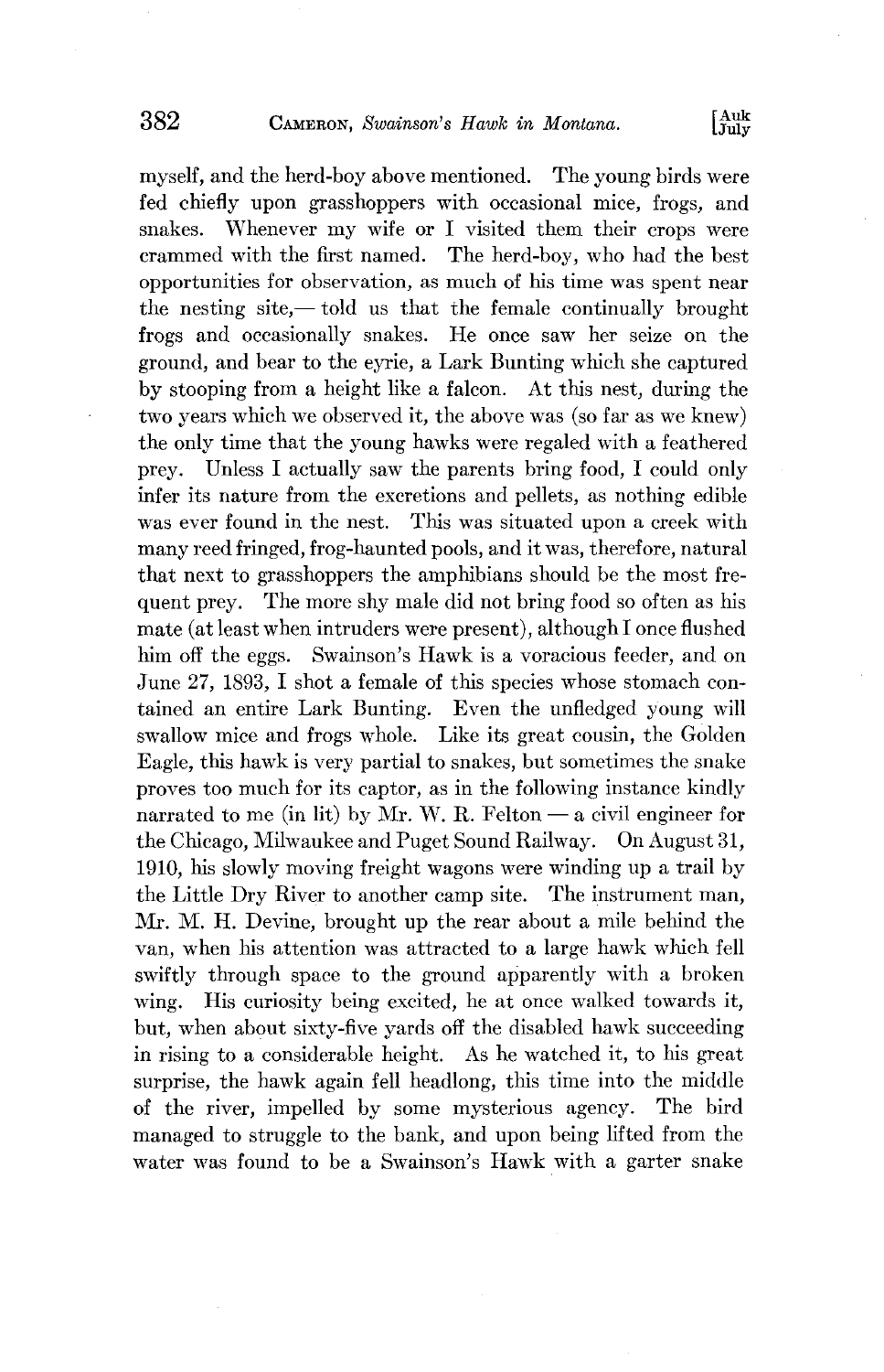**(Eutaenia sirtalis) firmly coiled around one wing. Both hawk and snake were unfortunately killed; neither does any harm, and they are useful to destroy the ubiquitous mice. In fact the snake disgorged a partly digested mouse when withdrawn from the water. So tightly did the reptile (which measured twenty-eight inches) encircle the hawk's wing, that it could not be pulled away and had to be gradually unwound. Dr. Holland mentioned to Seebohm an instance in Porecrania of a female buzzard (Buteo vulgaris) which represents the American B. swainsoni) having been found dead on the nest with a live viper under her?** 

**It has been universally considered by ornithologists that members of the subgenus Buteo never chase birds on the wing, but ! believe all buzzards which stoop to a feathered prey will occasionally do so when driven by hunger, or incensed by the disappointment of missing the bird on the ground. The distinguished ornithologist, Coues, referring to Swainson's Hawk wrote: "Though really strong and sufficiently fierce birds I scarcely think they are smart enough to catch birds very often? For my own part, I believe that their failure "to catch birds very often" proceeds more from disinclination than inability to do so. Where locusts, mice and frogs are exceedingly abundant, as is usually the case here, these indolent hawks which would "rather snatch stealthily than**  capture in open piracy"<sup>3</sup> are reluctant to exert themselves to hunt **the more agile game. I have only once myself seen a Swainson's Hawk in pursuit of a flying bird, although such a chase must not infrequently occur when the hawk is famished or ground game is scarce or absent. In this flight, at any rate, the hawk acquitted herself with considerable dash, and, so far as I know, has added a new record to the tfitherto published history of the species. During August, 1909, I saw the female of the pair of Swainsoh's**  Hawks which had been under observation, and whose young had then flown, make a determined stoop at a Lark Bunting (Cala*mospiza melanocorys*) on the ground. The quarry crouched under **the lowest wire of a protecting fence, and there was no wind to aid the hawk which was obviously so hungry that her valor over-**

**British Birds, ¾ol. 1, p. 120.** 

**<sup>&</sup>quot;irds of •he Northwest, 1874, p. 358.** 

<sup>&</sup>lt;sup>8</sup> Coues *op. cit.*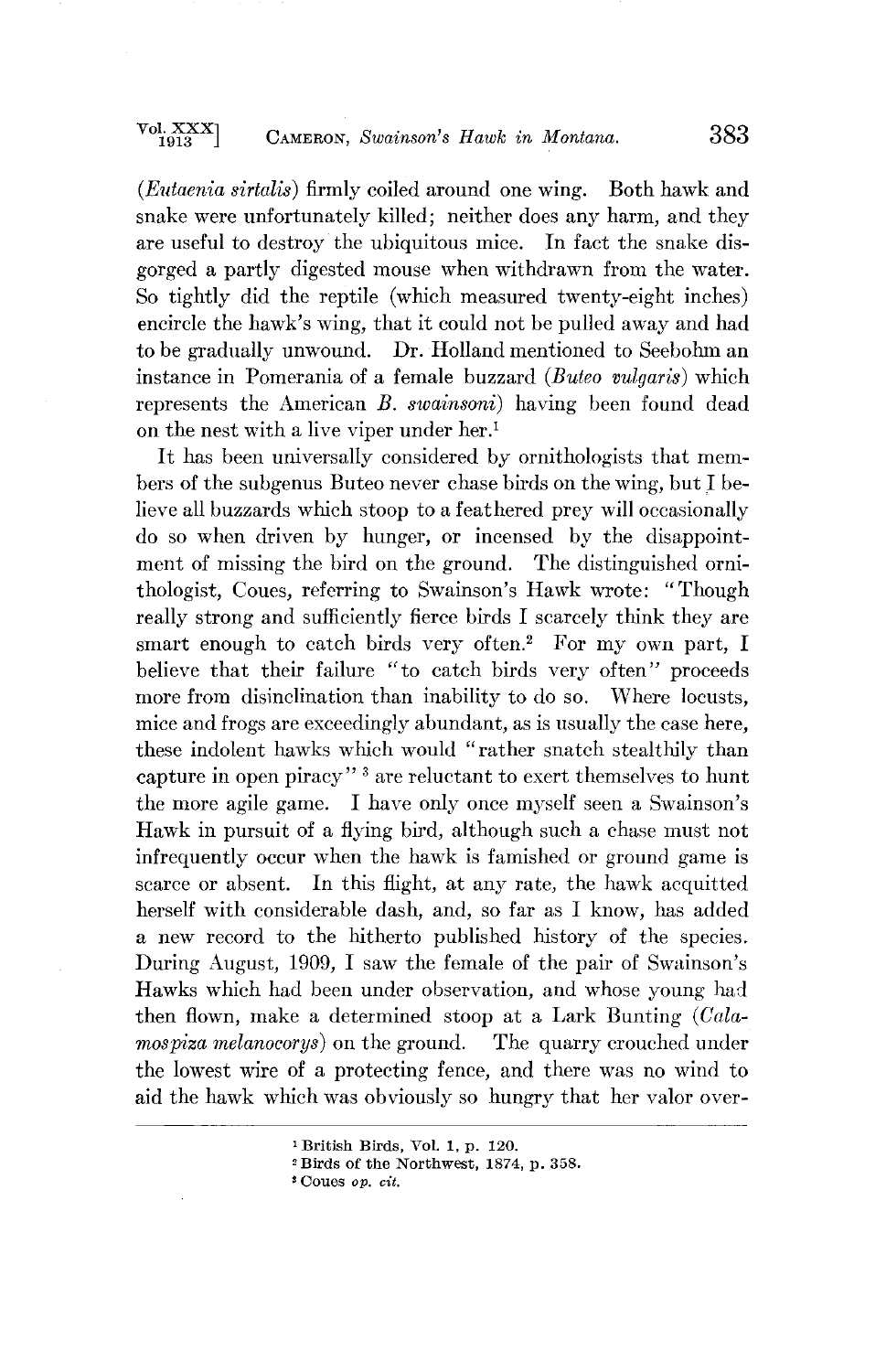**came her discretion. The consequence was that she just missed**  the bird but collided with the fence, and, losing her balance, fell over. The terrified bunting was the first to recover its wits, and The terrified bunting was the first to recover its wits, and justified its name by soaring straight upwards like a true lark **before it flew swiftly away. To my great astonishment the flustered hawk rose in the calm air and flapped after the now distant bunting. With steady beats of her long wings she appeared to be making but slow progress, whereas, in reality, her speed was more than double that of the fugitive, and she soon overtook it. When, as it appeared to me, about a yard above her quarry, the hawk made a sudden dash to seize the bunting in her claws, which the latter cleverly evaded and then flew off in a different direction. Being assailed only by a clumsy buzzard, which could not "throw up" like a falcon, the little bird escaped rejoicing, although by a narrow margin. The entire absence of wind greatly impeded the**  hawk, and prevented her from sweeping up to her quarry in the first instance, while causing her to flap heavily during all the time **of the pursuit, and when endeavoring to recover herself after the attack. It was clear to me that, had there been a breeze, the result would have been widely different, as Swainson's Hawk**   $\frac{1}{18}$  is a bird of powerful flight  $\frac{1}{18}$  in some specimens the tips of the long **folded wings extending beyond the tail. Upon subsequent reflection I was not so much surprised by this valiant flight so contrary to the usual accepted estimate of Butco. Field naturalists often generalize upon insufficient data, and the many misleading accounts**  of the Golden Eagle (*Aquila chrysaëtos*) which is only a large buz**zard, at once come to mind. It has often been depicted as of a cowardly nature, subsisting exclusively on carrion, or on small mammals and birds which it always seizes on the ground. As regards the charge of cowardice (if I may be pardoned a digression)**  no one can read the accounts of this eagle in Turkestan and Russia **where it is flown at deer, antelope, wolves, and sometimes the bustard, as given by Mr. J. E. Hatting in his' Hints on the Management of Hawks' without being thrilled with admiration at the bird's prowess. Mr. Hatting gives the translation of a letter (op. eit. p. 185) he received from the late Mr. Constantine Hailer, President of the Russian Faleony Club at St. Petersburg, who referring to the flights of the eagle at wolves remarks: "It sometimes happens that,**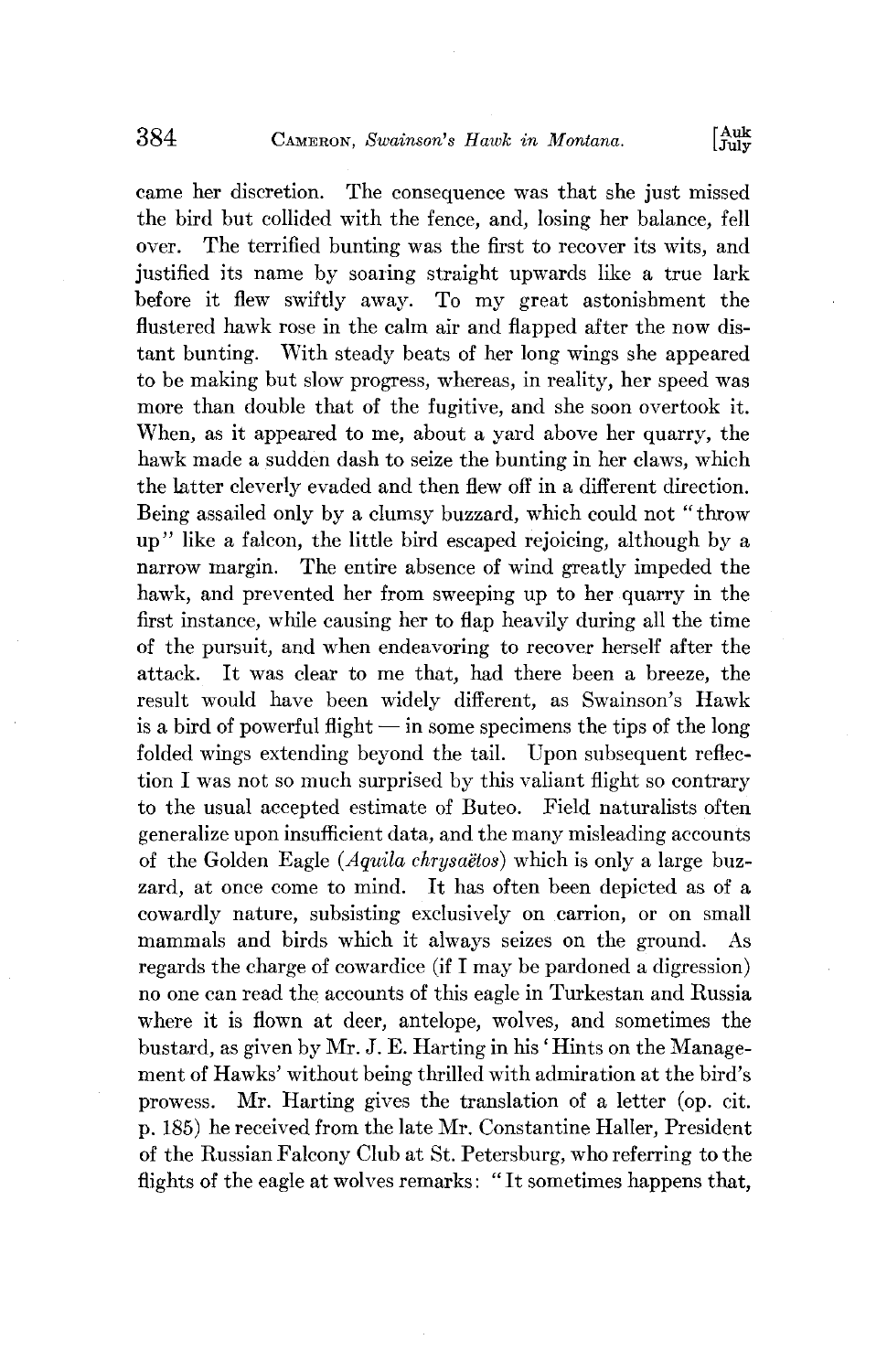**if its stoop be true, it will split the skull of a fox at one blow, and its strength is such that it can easily knock over a young wolf, or a sheep. Even a Kirghiz in the saddle (so the natives say) cannot resist it if it comes at him on the wing. This unfortunately happens sometimes if the Eagle misses its prey.** To fly at a wolf the **largest and strongest bird is selected. It stoops again and again at the beast, eventually seizing it by the head and neck. Occasionally the wolf contrives to shake off the bird with a frantic effort, or by rolling on the ground; but if it has a good start and goes away full speed, the falconer follows on horse-back and helps his bird to kill the quarry." It is also asserted by the Kirghiz that wild eagles "'will attack and kill the wolf" (p. 170).** 

**As regards the capture of flying birds by the Golden Eagle: my brother Mr. Allan Gordon Cameron, has frequently descried an eagle on the Island of Jura, Scotland, "hawking grouse just as a peregrine will do," and, on one occasion the royal bird in full chase**  of a grouse passed within a few feet of his head as already related **in 'The Auk.' Moreover Mr. Seton Gordon has conclusively .shown that this splendid raptor easily cuts down flying ptarmigan with a blow from its wing. In Montana, a Golden Eagle has been b**served to attempt the capture of a wild goose (*Branta canadensis*) from a northward-bound flock.<sup>1</sup>

**The Harrier (Circus cyaneus) which is not specifically distinct from the Marsh Hawk (Circus hudsonius) is considered the most ignoble of hawks and about the least likely to strike down a flying ß quarry. Nevertheless, I have myself observed the latter to chase birds on the wing, and Dr. A. K. Fisher has seen it do so "in a few instances."2** 

**In the review of a Persian treatise on falcony translated by Colonel Philloft, we read: "Our Persian prince, however, succeeded in training one (a harrier) to take a Chukor, or Red-legged partridge, and on a second occasion, when in Baghdad, he wagered a valuable mare with some local sportsmen that within the space of fifty days he would reclaim a harrier, and successfully fly it at wild quarry. He flew it in the presence of his friends, and took with it a black partridge (or francolin), a quail, and a rail. "a** 

**See Auk, XXV, 1908, pp. 258-259.** 

<sup>&</sup>lt;sup>2</sup> Hawks and Owls of the United States, p. 28.

**London Field, April 10, 1909.**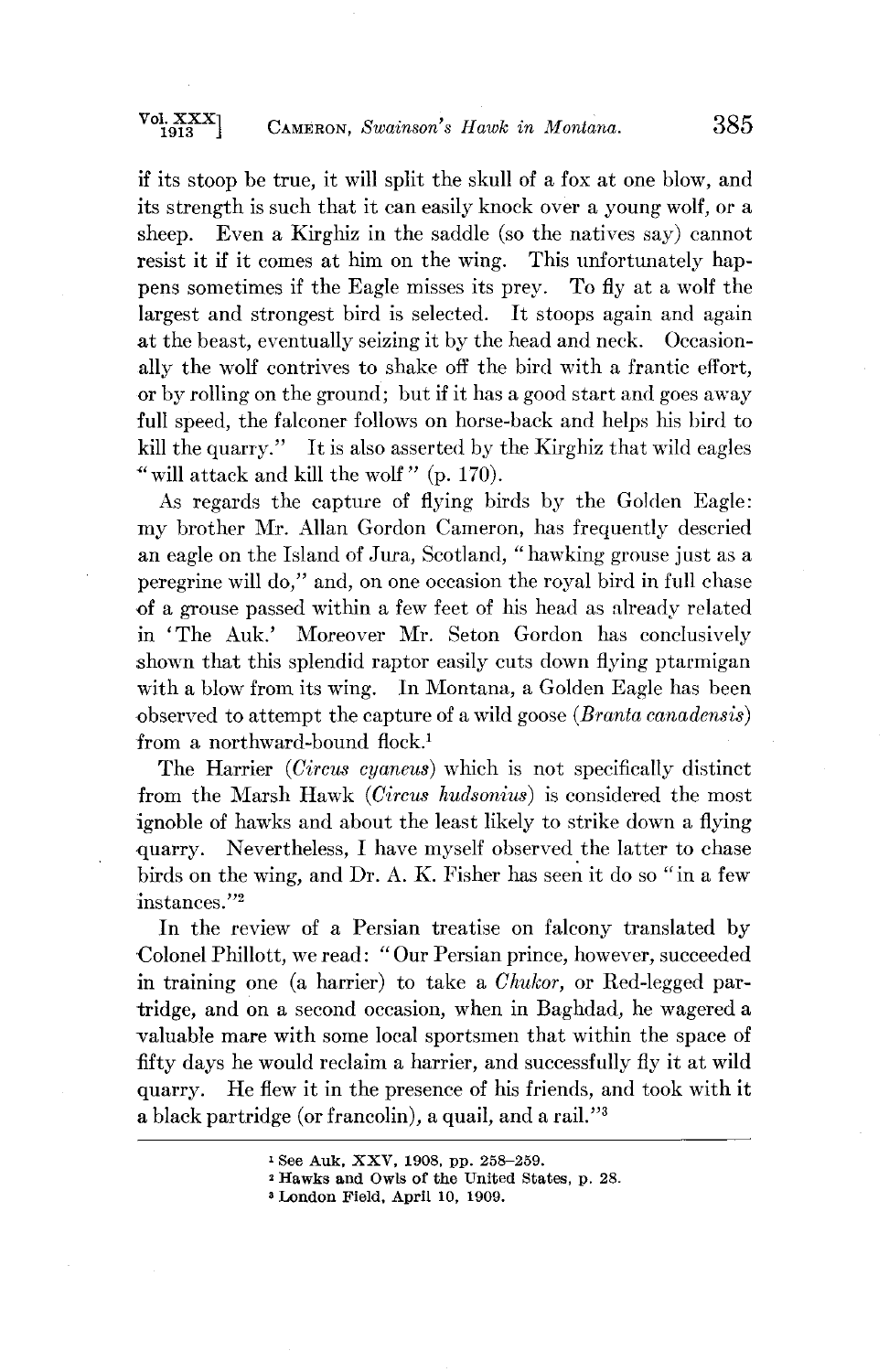# **AUGE CAMERON, Swainson's Hawk in Montana.** [Aug. ]

**A flight by any kind of wild eagle or hawk is rarely witnessed, even by those persons, who, by reason of a lifelong familiarity with the raptores in their haunts enjoy special opportunities for seeing it.** Of the Bed-tailed Buzzard *(Buteo borealis)* which in its second Of the Red-tailed Buzzard (Buteo borealis) which in its second plumage bears a strong resemblance to a Swainson's Hawk of the **same age, and does not surpass (even if it equals) the latter in flying**  powers, Dr. A. K. Fisher has written: "On one occasion the writer saw one of these birds stoop at a crow which had just been shot. During the descent the crow made considerable commotion. During the descent the crow made considerable commotion, **which evidently attracted the Hawk, for with a swiftness of flight that would have done credit to the Duck Hawk, it struck the crow**  just as it reached the ground."<sup>1</sup> The above is very different **behavior to the usual conception of this bird.** 

#### TIT. PLUMAGE.

The first plumage of Swainson's Hawk has been admirably **described by the distinguished ornithologist, Coues and other writers. As regards the subsequent plumage changes, however, it appears to me that much confusion has arisen; nor is this to be wondered at when it is considered that immature birds, both male and female of the same age, exhibit endless differences in coloration. In an authoritative work on birds the following passage occurs: "The Buzzards have usually been placed next the Eagles, with**  which they have many points in common; but they differ, among **other things, in assuming, it is said, the adult plumage after the first moult, whereas it takes several years for the Eagles to attain**  full plumage."<sup>2</sup>

**While the above may possibly apply to some species of buzzards,**  it is certainly incorrect in the case of *Archibuteo ferrugineus*, *Buteo* **borealis calurus, and Buteo swainsoni, all of which I have kept in domestication.** To the two former I will again refer, and at present **domestication. To the two former I will again refer, and at present deal only with the latter. In my opinion, at least four distinct plumage changes can be traced in normal individuals of this species -- in other words, the adult dress is assumed at about four and a** 

**Hawks and Owls of the United States, pp. 48-49.** 

<sup>&</sup>lt;sup>2</sup> Birds of The World. Frank **H.** Knowlton.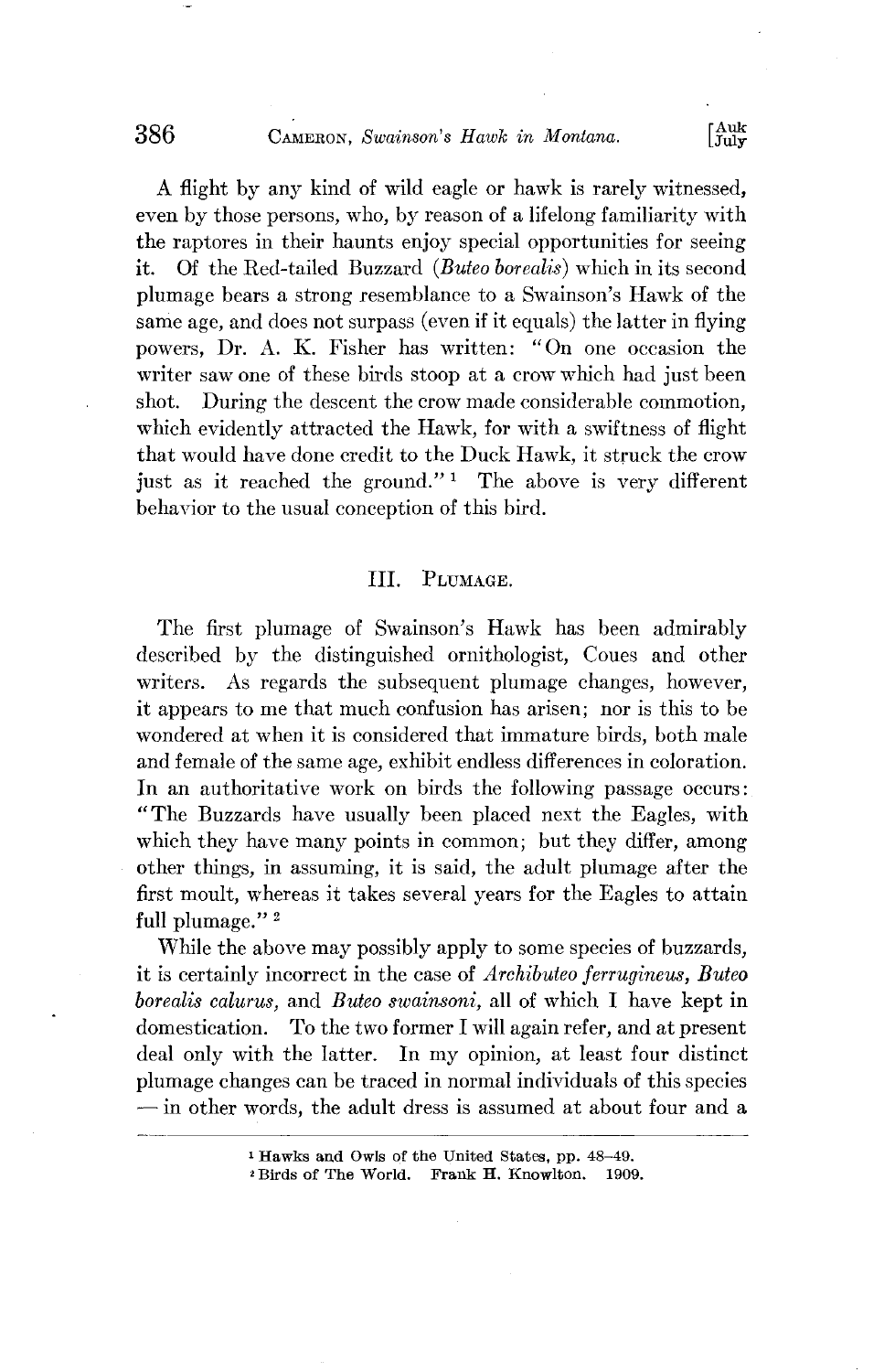THE AUK, VOL. XXX. **PLATE XIII.** 



Swainson's HAWK (Buteo swainsoni). **1. Adult, Four Years Old. 2. Two Years Old. 3. One Month Old. (1 and 2 from mounted specimens.)**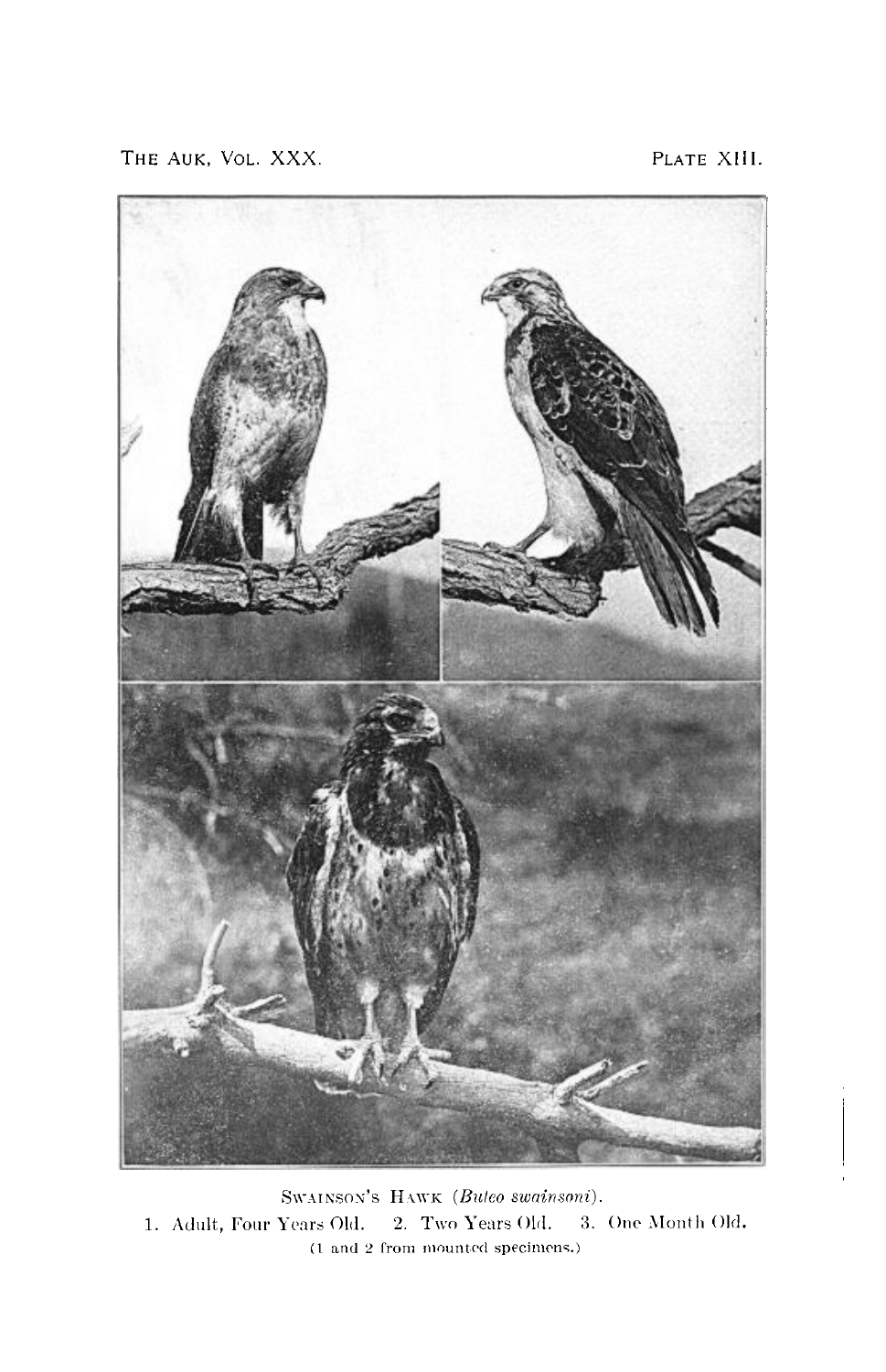**half years old. To begin at the beginning: the nestlings are hatched covered with fluffy down, but at first show much pink about the head, where the down is absent.** 

In two weeks black feathers are mixed with the white down. and at three weeks old the birds are nearly full-feathered, their **heads and breasts alone showing white. (See P1. XII.) As at this age they are physically unable to stand up, it is impossible to obtain**  an artistic picture. At a month old the nestlings are full-fledged, **but still occupy their nest, although the females, which are more precocious, can fly well in a wind after a few attempts. The latter may be recognized by their larger size and more spirited demeanor.** 

## FIRST MALE PLIMAGE.

The first plumage common to both sexes is retained for a year. **Until my tame hawk had finished his moult, in October, his appearanee coincided exactly with the 'young of the year' so ably de**scribed by Coues as below. (See photo of hawk at eight months old.) "Entire upper parts dark brown, everywhere varied with **old.) "Entire upper parts dark brown, everywhere varied with tawny edgings of the individual feathers. Under parts, including lining of wings, nearly uniform fawn-color (pale dull yellowishbrown), thickly and sharply marked with blackish-brown. These large dark spots, for the most part circular or guttiform, crowd**  across the forebreast, scatter on the middle belly, enlarge to cross**bars on the flanks, become broad arrow-heads on the lower belly**  and tibioe, and are wanting on the throat, which is only marked with a sharp, narrow, blackish penciling along the median line. **Quills brownish-black, the outer webs with an ashy shade, the inner webs toward the base grayish, paler, and marbled with white, and also showing obscure dark cross-bars; their shafts black on**  top, and nearly white underneath. Tail-feathers like the quills, **but more decidedly shaded with ashy or slate-gray, and tipped with whitish; their numerous dark cross-bars show more plainly then those of the quills, but are not so evident as they are in the old birds." • The legs, feet, gape and eere are ebrome yellow, the** 

<sup>&</sup>lt;sup>1</sup> Key to North American Birds, p. 547, Ed. 1887, and Birds of the Northwest, **p. 359.**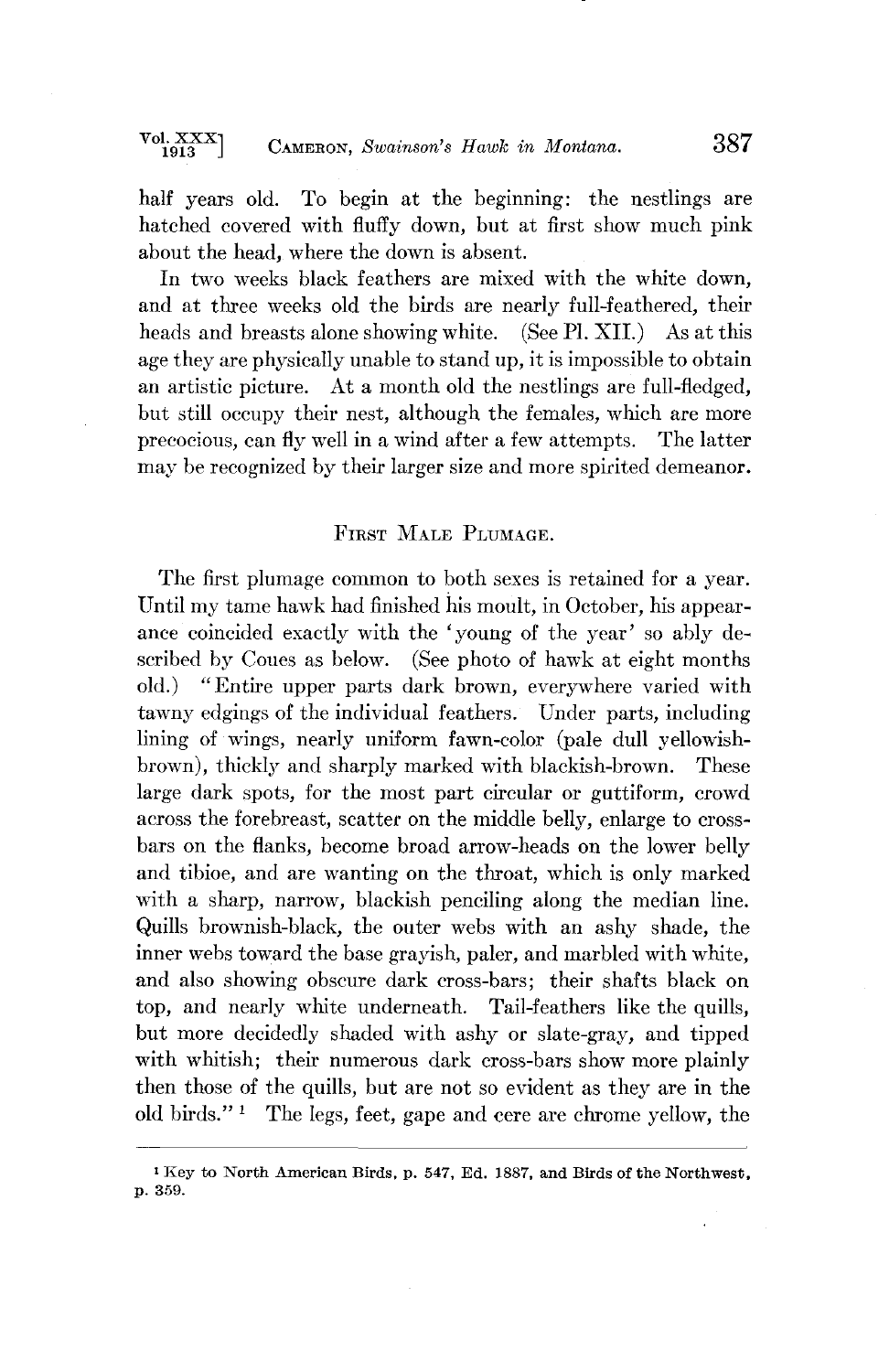**188 CAMERON, Swainson's Hawk in Montana.** [Auk **IIIII]** 

claws black, and the bill slate color. The irides in the newly fledged young are blue gray which soon changes to pale hazel. Fledglings vary in the shade of yellowish-brown, amount of white, and number of spots on the under parts. The spots apparently darken with age until the moult, as my tame hawk became gradu**ally more and more chestnut.** 

#### **SECOND MALE PLUMAGE.**

The moult was begun on April 9, when the bird was kept in a large specially made cage so that I could collect his feathers and **observe** the order of losing them. He began by shedding his **quills -- the inner primm'ies (seventh in each wing) being the first to fall out. By April 29, I had picked up five primaries and four**  secondaries when the hawk ceased temporarily to lose any more **feathers. On May 8 he commenced to moult the feathers of the wing coverts, but as he pulled all the smallest in pieces it was impossible to keep an accurate count of these. On May 26, the new centre tail feathers were observed to be growing down above the ten old teetrices possessed by the hawk, which, how~ ever, had eleven when clean moulted. (Two other examples of the same age had eleven teetrices each). On June 8, the two old centre tail-feathers fell out, and on the 9th and 10th three more**  rectrices were lost. At this date the bird displayed a mixed bi**colored tail of old and new feathers when, as pointed out by Coues • the new tail-feathers and quills were strongly slate-colored in striking contrast to the dark brown old ones. During the three days above mentioned the hawk also lost a prinmry and several feathers of the wing coverts, which, as usual, he tore in fragments. On**  July 3 he shed another primary when he was again given his **liberty. The moult extended over a period of six months, and the outer or first primaries were the last feathers to be shed, as is the ease I believe with all raptores.** 

This tame hawk moulted into a plumage in many respects similar to that worn during the first year. With the exception of a white oeciput, and nearly white "flags," the whole of the

<sup>&</sup>lt;sup>1</sup> Key to North American Birds, 1887, p. 546.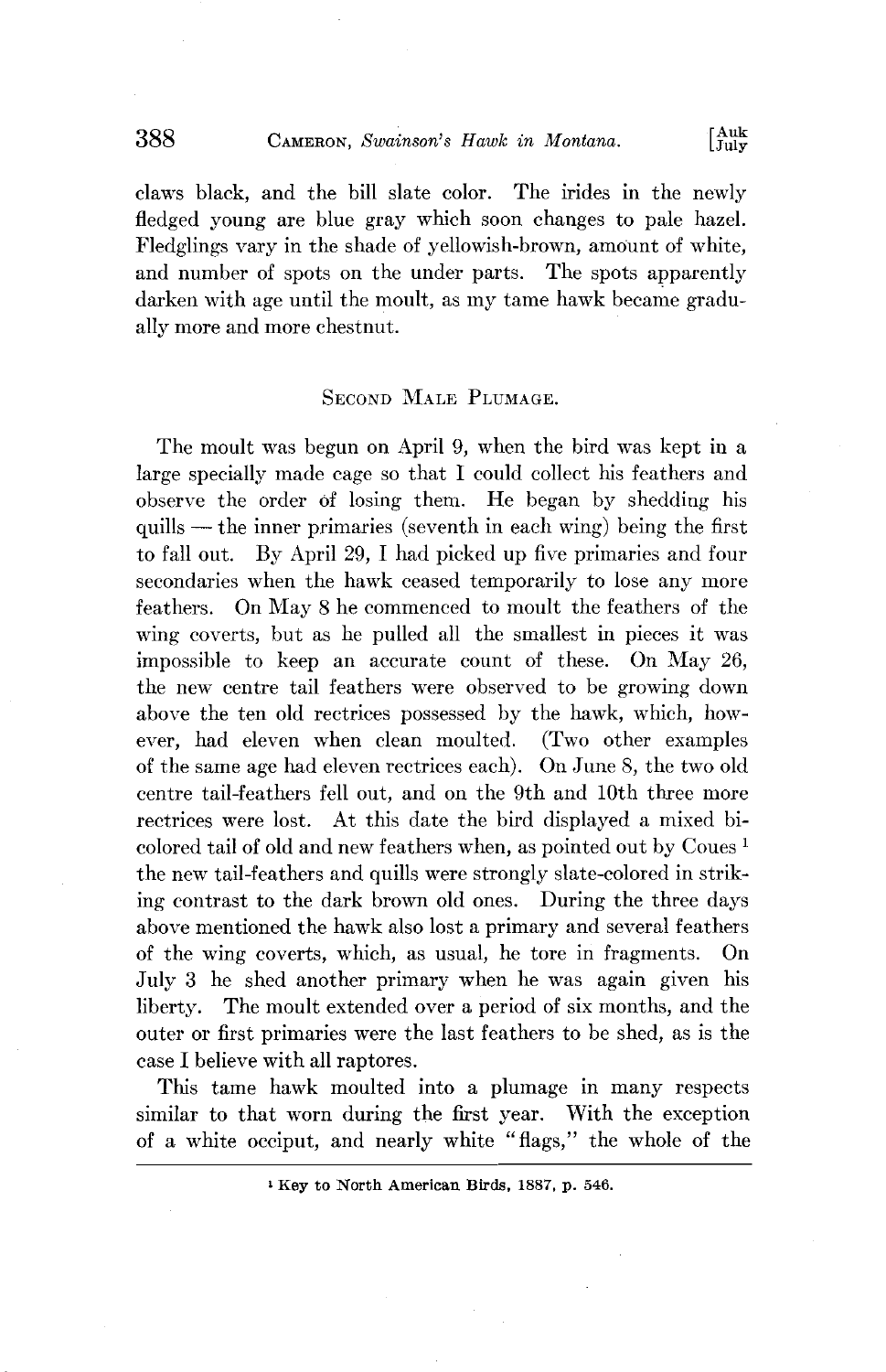**head, neck and underparts became rich cream color. To be very precise, the shade exactly matched the pale side of a Graham biscuit as sold in cartons by grocers. The spots had all disappeared excepting a few arrow-heads and longitudinal bars on the upper breast, and some others on the sides which were mostly concealed by the wings. The upper parts appeared to be much lighter than before, although the ground color was only a shade less dark than the chocolate brown of the first plumage. This light effect was produced by a border of white and chestnut, or white alone, which replaced the tawny edgings to the feathers of the back and wing**  Some of the secondaries were pure white. **sides and back of the neck were streaked with the dorsal brown. The underside of the wing was of three shades. From the wrist downwards for five inches it was the cream color of the breast, then became a silvery gray to the end of the secondaries (seven inches more), which was merged into five inches of blackish brown constituting the primary tips. The wings were thus seventeen inches long, and extended for six eighths of an inch beyond the tail -- although in a wild example of the same age they exceeded it by . one and one half inch. The tail feathers were all tipped with white, the upper tail coverts being also of this color, variegated with mixed brown and chestnut bars. I am fully convinced that the young bird from the Rocky Mountains (10, 761) described in North American Birds, Vol. III, p. 264, also Buteo swainsoni, var. oxyptorus normal young plumage, p. 266-267 op. cit. of which an illustration is given, are both examples of Swainson's Hawk in the second plumage. In fact, the description of the young female var. oxypterus (33508) p. 367, would fit my tame bird after moulting with but slight alteration. As the spots of the underparts may or may not persist in the second plumage, they are not to be relied upon as an indication of age.** 

**I may here remark that my Swalnson's Hawk in second plumage bore a striking resemblance to a Western Red-tail of the same age (three of which I reared from two different nests) when both were**  seen from behind. The only points of difference were in the brown tail and much shorter wings of the Red-tail, which undoubtedly **has four parallel plumage changes to B. swainsoni before becoming adult.**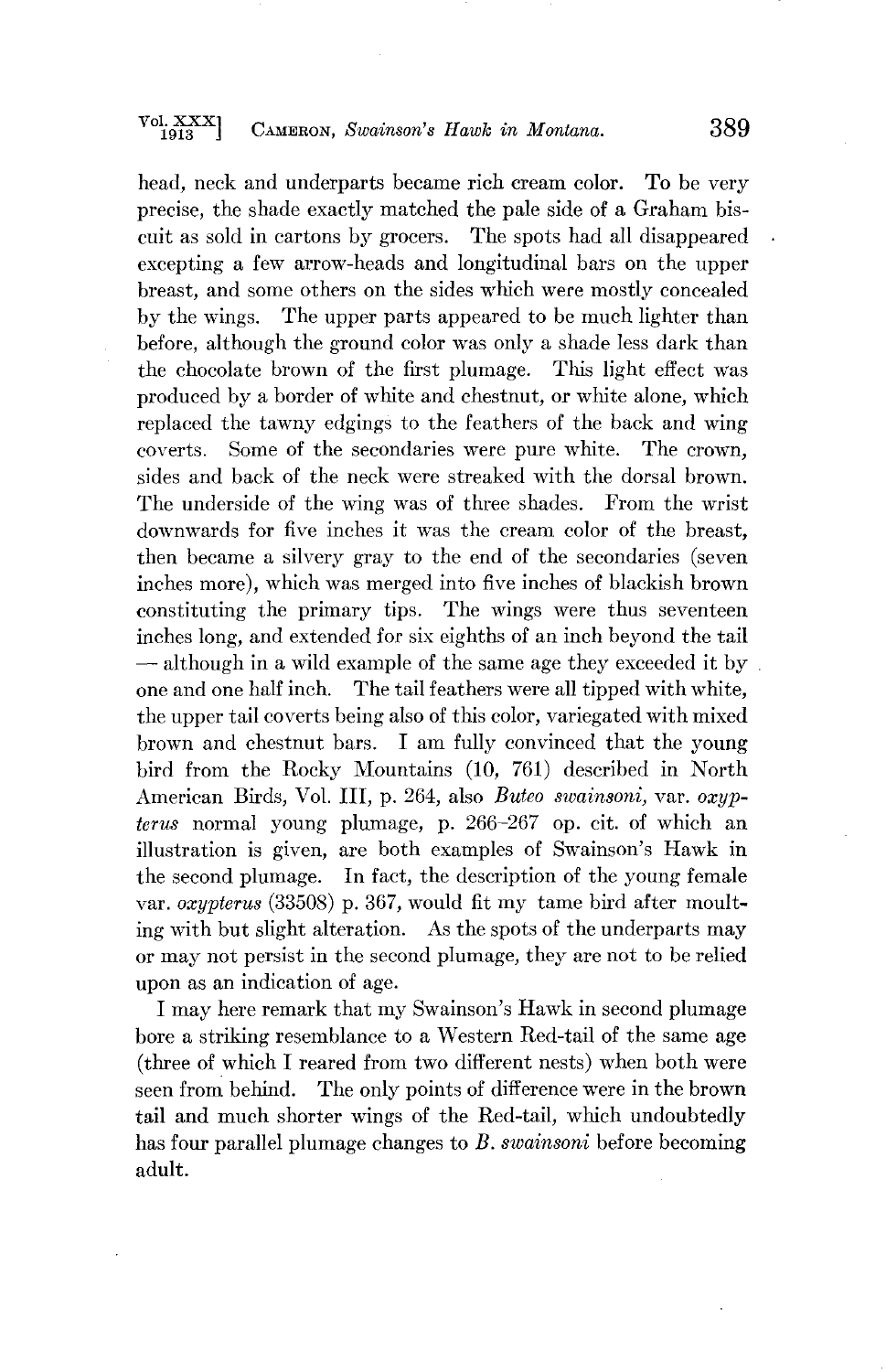#### **THIRD MALE PLUMAGE.**

**My hawk was unfortunately lost in 1910, which prevents me from proving absolutely from a captive specimen that the following conclusions regarding the third dress assumed, are correct. Nevertheless, I believe that I can present a fairly accurate account of the subsequent plumage changes in this species, based upon a study of thirty skins and hundreds of wild birds. It must always be recollected that, as some individuals differ remarkably in plum**age from the congeners of the same age, allowance has to be made for these dissimilarities. For example, in both sexes the chief **second plmnage variation consists, apparently in the retention or extinction of the spots on the underparts which form so con**spicuous a feature in all birds of the year. In the third male plumage the whole of the upper parts are light umber brown **with the head of a darker shade. Many feathers of the back and scapulars are chestnut-edged, but the white margins of the second plumage** have disappeared. The primaries are brownish-black **'above becoming ashy, or pale slate, towards their bases on the inner webs, and slate color beneath, gradually blackening near the tips. The entire upper breast is bright cinnamon with a purplish bloom,**  and it is in this plumage that the white throat first appears, in strong contrast to the cinnamon upper breast and sooty brown **head. In three exmnples before me this white patch measures**  two and a half inches long by one and a half inches wide. **ventral surface and lining of the wings are buffy white, slightly**  flecked or broadly splashed (according to the specimen) with a **paler tint of the breast color. The newly-grown light slate tailfeathers have eight dark bars, and are a still paler shade of slate below, but fade to brown before the next moult on the exposed parts. The two upper teetrices always turn more or less brown**  except at their bases which are protected by the secondaries in the folded wing. If the former are raised, the original slate-colored If the former are raised, the original slate-colored **tail is disclosed.**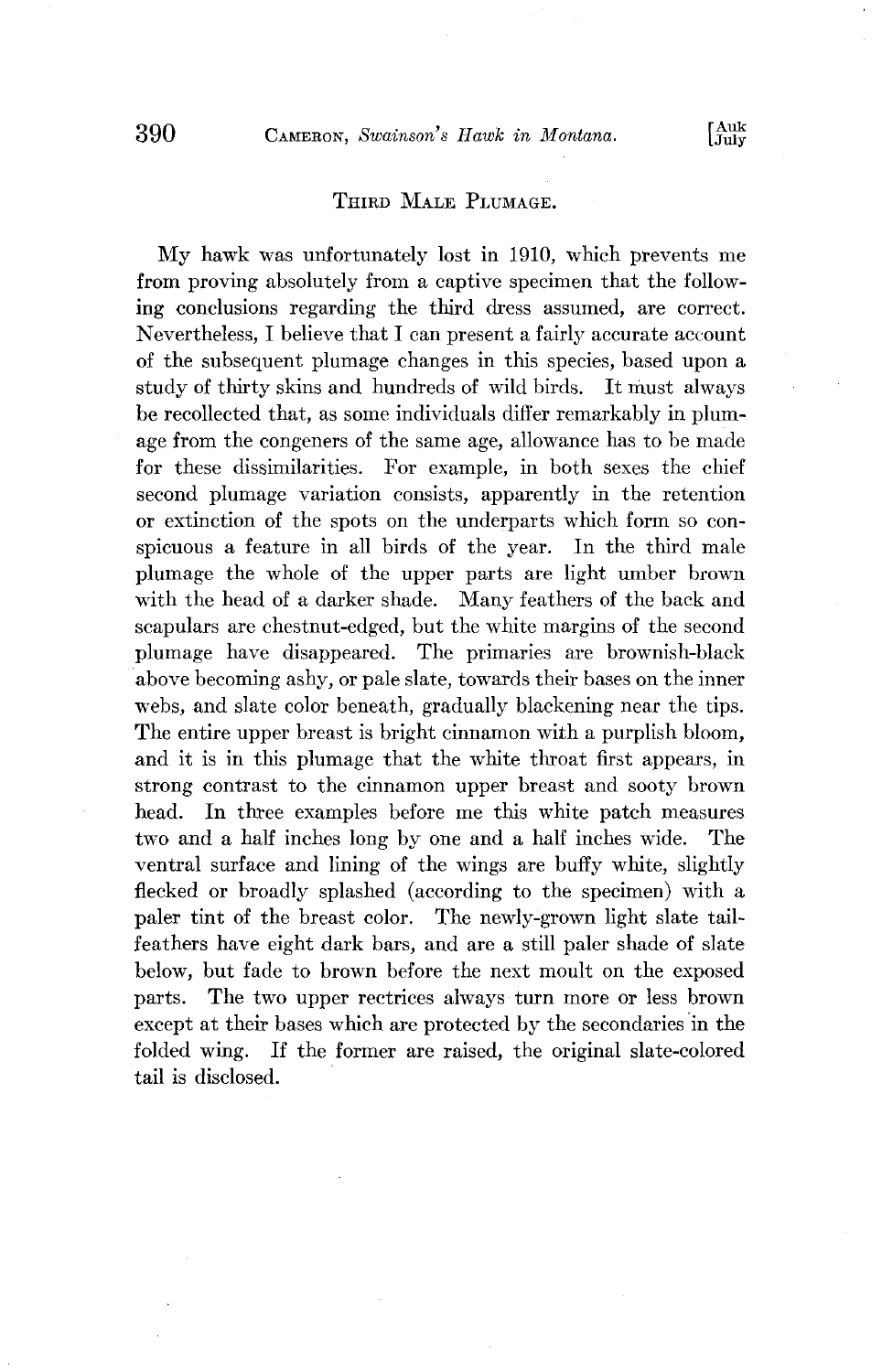#### **FOURTH MALE PLUMAGE.**

**In the fourth male plumage which resembles the third, and bears the same relation to it as the second does to the first, the bird becomes lighter everywhere. The whole of the underparts are white, and the broad cinnamon band of the upper breast is reduced to a narrower one of white-spotted chestnut, against which the immaculate white throat is less sharply defined than in the third plumage.**  The head is smoke color, or ashy, the occiput white, and the  $\iota$  pper **parts always, in my experience, either pale buffy brown, brownish ash, or bluish ash, but never dark brown as described by some ornithologists.** 

**In Fisher's 'Hawks and Owls of the United States,' p. 78, 1893, Knight's 'Birds of Maine' (p. 230, 1908), and Knowlton's 'Birds of The World' (p. 257, 1909), one plmnage phase of the normal adult male is, in my opinion, correctly given as "grayish brown," but no reference is made in ornithological works to the other color forms of bluish ash and buffy brown. Dr. Jonathan Dwight, Jr. was good enough to comment on a paper of mine on the plumage of**  B. swainsoni published in 'The Auk' (Vol. XXV, p. 468), remark**ing in ' Bird Lore' (Vol. X, p. 267): "The gray birds may change to brown through wear just as the loss of the "frosting" of some Terns' feathers produces blacker wings." I have myself come to the conclusion that this is probably what occurs, and that from the effects of wear and light on the feathers the ash colored birds be~ come browner. I am the more inclined to adopt this view because, as above mentioned, in all specimens examined by me the tail has faded to brownish whenever exposed to weather or light, while its covered portions retain their pristine ash or slate-color untarnished. Otherwise the three color forms of buffy brown, bluish ash, and brownish ash can only be explained by dimorphism. As Swainsoh's Hawk is so widely distributed in its breeding range, which extends from Alaska to Chile, normal adults from different localities might easily differ in the color of the mantle. The discoveries of Dr. J. A. Allen on the relations between locality and coloration in American animals, from North to South, will at once come to mind,**  as his remarks have been freely quoted by most naturalists. He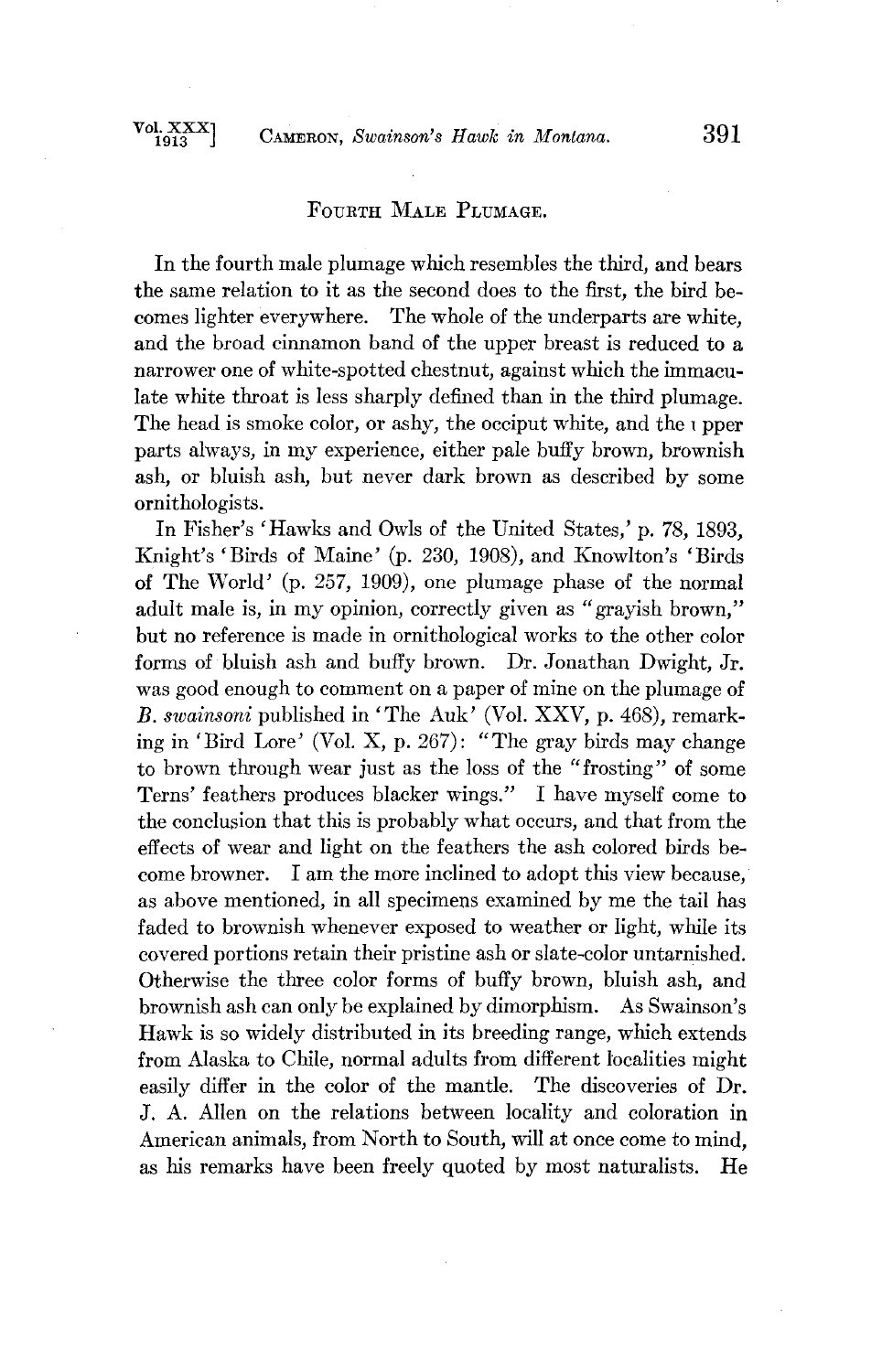**found "a decrease of intensity of colour with a decrease of humidity, the paleness evidently resulting from exposure and the blanching effect of intense sunlight, and a dry, often intensely heated atmosphere." The same phenomena were observed in birds, on passing from East to West, "the darker representatives of any species occurring where the annual rainfall is greatest, and palest where it is least." Thus, strong sunlight has a bleaching effect, while**  a humid atmosphere causes intensity of pigmentation.<sup>1</sup>

**With regard to the melanistic form of this hawk, Dr. A. K. Fisher states (op. cit.): "From the above (grayish brown) there are all phases of plumage to a uniform sooty brown"; and, in the buzzard host observed by me in April, 1890, on the Powder River (Auk, Vol. XXIV, p. 262) numbers of melanistic individuals were present. In one day I beheld more of the latter than I have seen in the last twenty-two years of the Western Red-tail (Buteo borealis calurus) which is reputed to have a strong tendency to melanism; but I have not met with flocks of the Red-tail like those**  of Swainson's Hawk.<sup>2</sup> To sum up I consider that normal male members of Swainson's Hawk have two dark and two light plum**ages before becoming adult. According to my ohservations the hird does not breed until the fourth year, or until after it has assumed the first light plumage.** 

#### **FEMALE PLUMAGE.**

**As previously narrated, the female of my pair of Swainson's Hawks escaped, and could not be captured, even with the aid of a pony. I am thus unahle to prove the following conclusions from a captive specimen. In my opinion, the female has at least four distinct plumages parallel with the male (two dark and two lighter) and, like him, does not become fully adult until nearly five years old. The two first plumages are indistinguishable from those of** 

<sup>&</sup>lt;sup>1</sup> Compare 'A History of Birds ' by W. P. Pycraft, p. 83, 1910.

**<sup>•</sup> Melanotic examples of the Red-tailed Hawk may be seen here in the striking plumage of chocolate-colored body and chestnut tail barred with black. In two specimens before me the tail of one of these hawks has eight and of the other**  twelve bars. I have never myself seen a black Swainson's Hawk with a notice**ably light-colored tail.**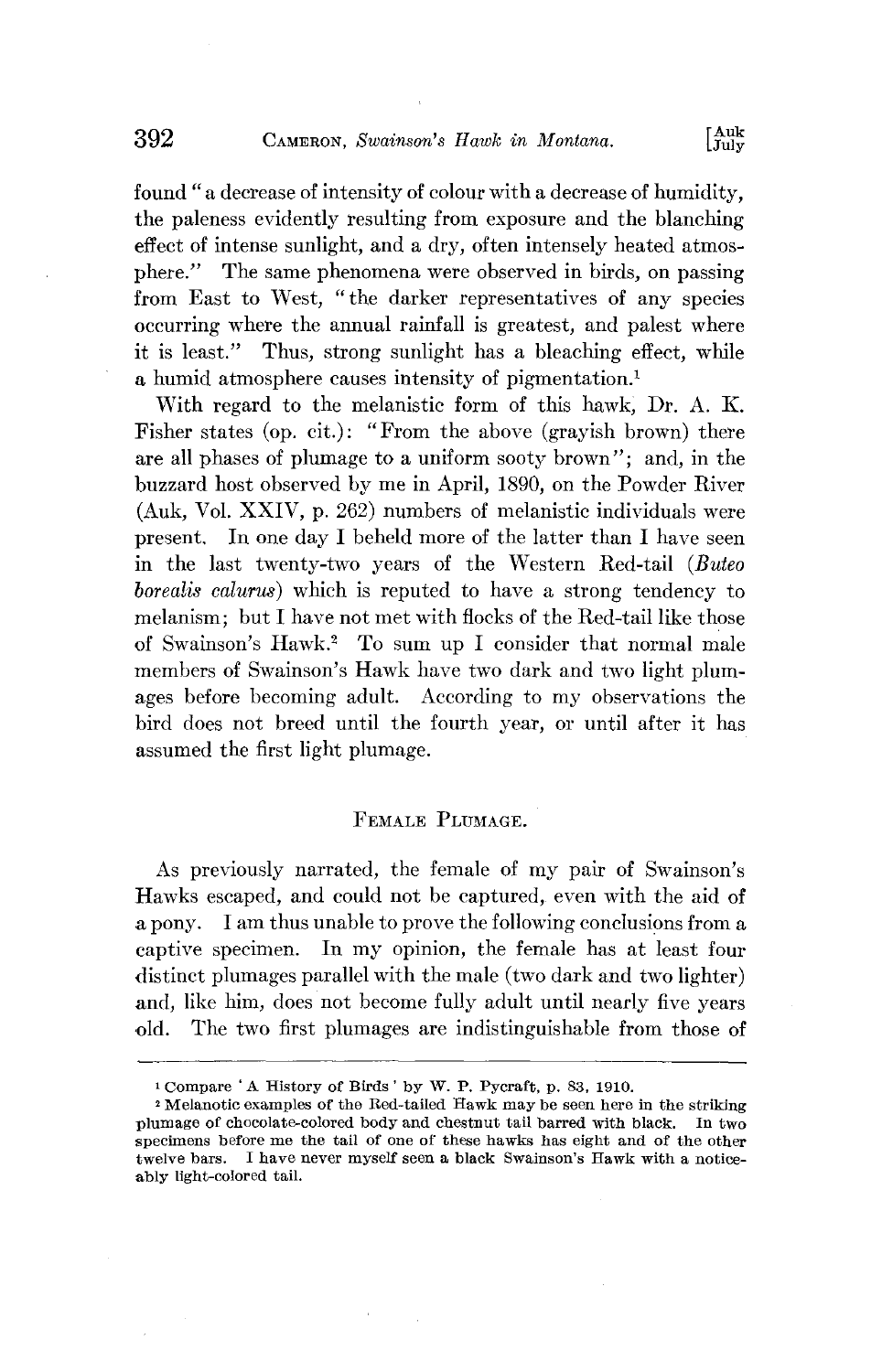# **Vol. XXXI 1913 J CAMERON, Swainsoh's Hawk in Montana. 393**

the male, and the second plumage corresponds to the description **of a young female, No. 33,508 in North American Birds, Vol. III, p. 267, as before mentioned. Alw. ays darker than the adult male, the two light normal female plumages coincide with his in the pattern changes of the underparts, which, although differing in color, show the same gradual diminution of the brown or chestnut pectoral area and the whitening of the ventral surface. I agree with Coues when he states that in the female "changes of plumage with age affect chiefly the underparts; the back, wings, and tail are more nearly alike at all times. "•** 

#### THIRD FEMALE PLUMAGE.

**In this plumage the female Swainson's Hawk assumes the white**  throat, and, according to my observations, first begins to breed **that is in her fourth year. She has now the appearance of a plain brown and white bird. Her upper parts are precisely similar to the third male plumage (light umber brown) except that the chestnut edging to the feathers of the mantle is absent in the female. There are some bright chestnut lateral feathers concealed by the wings, and a trace of this color on the thighs and abdomen. The white ground of the latter is thickly variegated with wavy crossbars of the color of the back, and some lateral feathers near the thighs are entirely brown. The large pectoral patch conforms in extent to that of the third male plumage, but in color exactly matches the back. The new primaries and tail feathers are slate colored but fade to dark brown before the next moult while the underside of the former is pale slate, blackening at the tips.** 

## **FOURTH FEMALE PLUMAGE.**

**In this the upper parts are unchanged. The hawk whitens considerably beneath, the pectoral patch is smaller, as in the equal-aged male, and becomes mahogany color in place of brown. The abdomen is thickly marked with triangular spots and cross-** 

<sup>&</sup>lt;sup>1</sup> Key to North American Birds, p. 547, Ed. 1887.